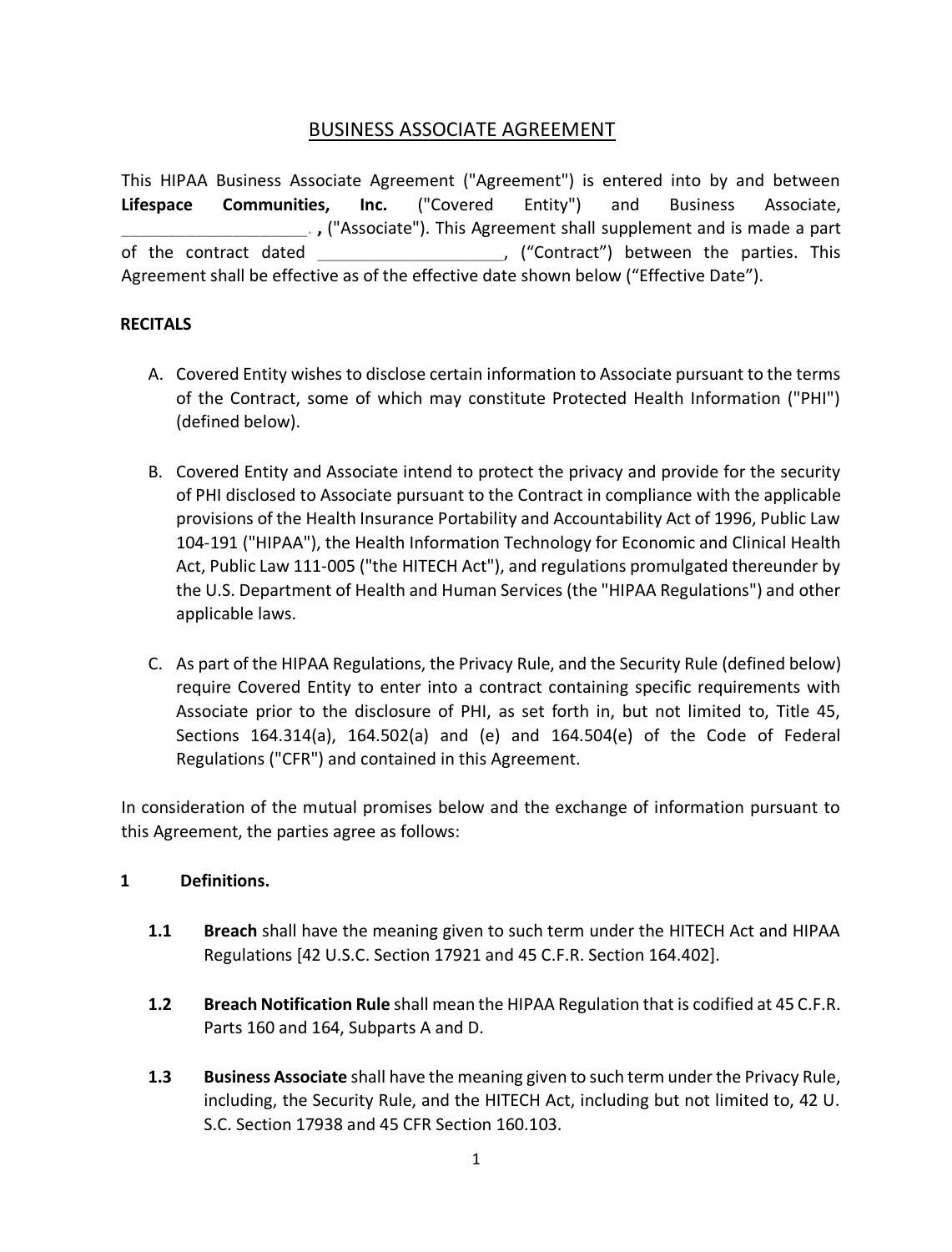- **1.4 Covered Entity** shall have the meaning given to such term under the Privacy Rule, and the Security Rule, including, but not limited to, 45 CFR Section 160.103.
- **1.5 Data Aggregation** shall have the meaning given to such term under the Privacy Rule, including, but not limited to, 45 CFR Section 164.501.
- **1.6 Designated Record Set** shall have the meaning given to such term under the Privacy Rule, including, but not limited to, 45 CFR Section 164.501.
- **1.7 Electronic Protected Health Information** means Protected Health Information that is maintained in or transmitted by electronic media.
- **1.8 Electronic Health Record** shall have the meaning given to such term in the HITECH Act, including, but not limited to, 42 U.S.C. Section 17921.
- **1.9 Health Care Operations** shall have the meaning given to such term under the Privacy Rule, including, but not limited to, 45 CFR Section 164.501.
- **1.10 Privacy Rule** shall mean the HIPAA Regulation that is codified at 45 CFR Parts 160 and 164 Subparts A & E.
- **1.11 Protected Health Information or PHI** means any information, whether oral or recorded in any form or medium: (i) that relates to the past, present or future physical or mental condition of an individual; the provision of health care to an individual; or the past, present or future payment for the provision of health care to an individual; and (ii) that identifies the individual or with respect to which there is a reasonable basis to believe the information can be used to identify the individual, and shall have the meaning given to such term under the Privacy Rule, including, but not limited to, 45 CFR Section 164.501. Protected Health Information includes Electronic Protected Health Information [45 C.F.R. Sections 160.103, 164.304].
- **1.12 Protected Information** shall mean PHI provided by Covered Entity to Associate or created, maintained, received, or transmitted by Associate on Covered Entity's behalf.
- **1.13 Security Incident** shall have the meaning given to such term under the Security Rule, including, but not limited to, 45 C.F.R. Section 164.304.
- **1.14 Security Rule** shall mean the HIPAA Regulation that is codified at 45 C.F.R. Parts 160 and 164, Subparts A and C.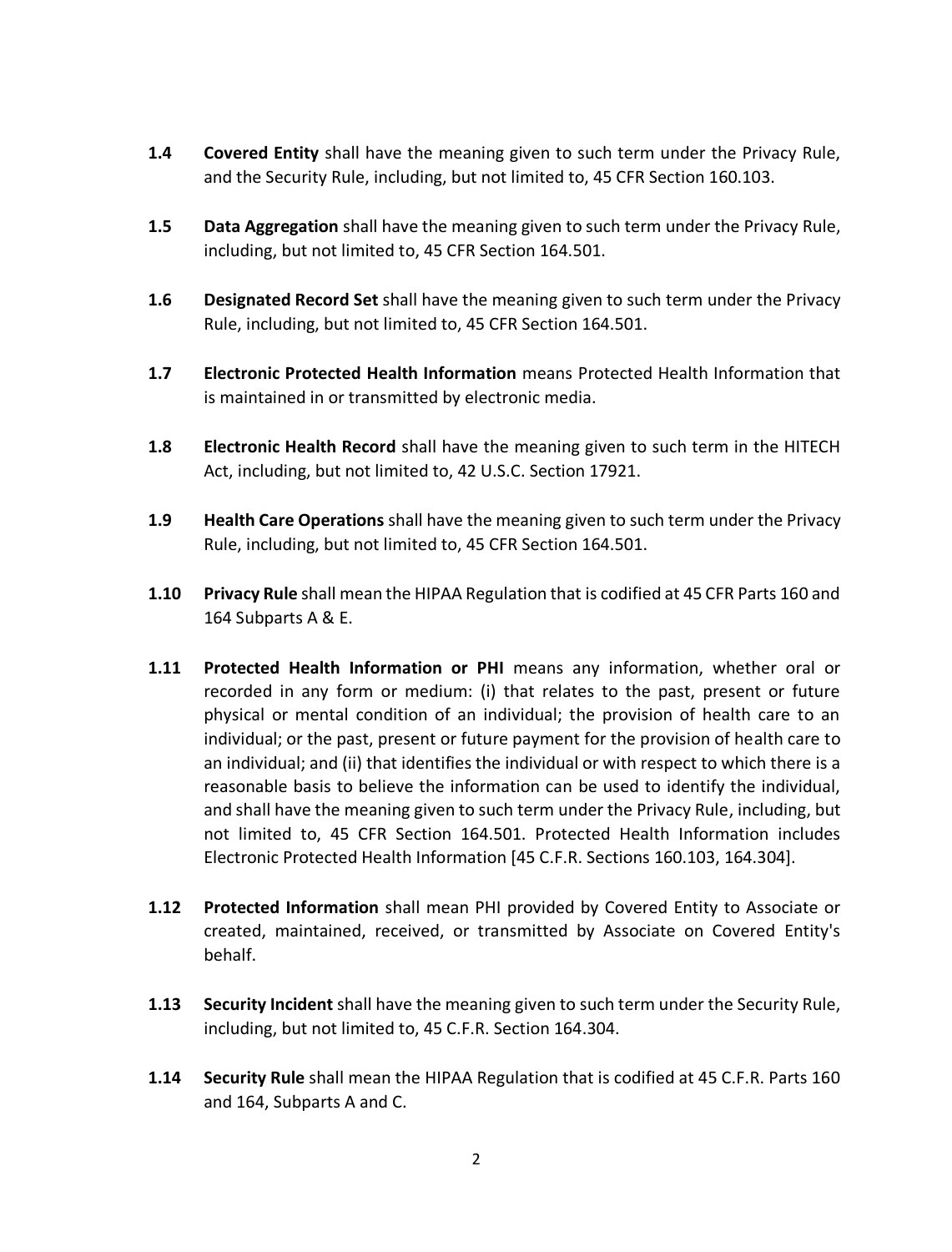**1.15 Unsecured PHI** shall have the meaning given to such term under the HITECH Act and any guidance issued pursuant to such Act including, but not limited to, 42 U.S.C. Section 17932(h) and 45 C.F.R. Section 164.402.

## **2 Obligations of Associate.**

- **2.1 Permitted Uses.** Associate shall use Protected Information only for the purpose of performing Associate's obligations under the Contract and as permitted or required under the Contract and Agreement, or as required by law. Further, Associate shall not use Protected Information in any manner that would constitute a violation of the Privacy Rule or the HITECH Act if so used by Covered Entity, except that Associate may use Protected Information (i) for the proper management and administration of Associate, (ii) to carry out the legal responsibilities of Associate,(iii) as required by law, or (iv) for Data Aggregation purposes relating to the Health Care Operations of Covered Entity [45 C.F.R. Sections 164.504(e)(2) and 164.504(e)(4)(0]
- **2.2 Permitted Disclosures.** Associate shall disclose Protected Information only for the purpose of performing Associate's obligations under the Contract and as permitted or required under the Contract and Agreement, or as required by law. Associate shall not disclose Protected Health Information in any manner that would constitute a violation of the Privacy Rule or the HITECH Act if so disclosed by Covered Entity. However, Associate may disclose Protected Information as necessary (i) for the proper management and administration of Associate; (ii) to carry out the legal responsibilities of Associate, (iii) as required by law, or (iv) for Data Aggregation purposes relating to the Health Care Operations of Covered Entity.

To the extent that Associate discloses Protected Information to a third party for purposes set forth above in 2.2(i), 2.2(ii), and 2.2(iii), Associate must obtain, prior to making any such disclosure, (i) reasonable written assurances from such third party that such Protected Information will be held confidential as provided pursuant to this Agreement and used or disclosed only as required by law or for the purposes for which it was disclosed to such third party, and (ii) a written agreement from such third party to immediately notify Associate of any Breaches, suspected Breaches, Security Incidents, or unauthorized uses or disclosures of the Protected Information in accordance with paragraph 2.m of the Agreement, to the extent it has obtained knowledge of such occurrences. [42 U.S.C. Section 17932; 45 C.F.R. Sections 164.504(e)(2)(i), 164.504(e)(2)(i)(B), 164.504(e)(2)(ii)(A) and 164.504(e)(4)(ii)]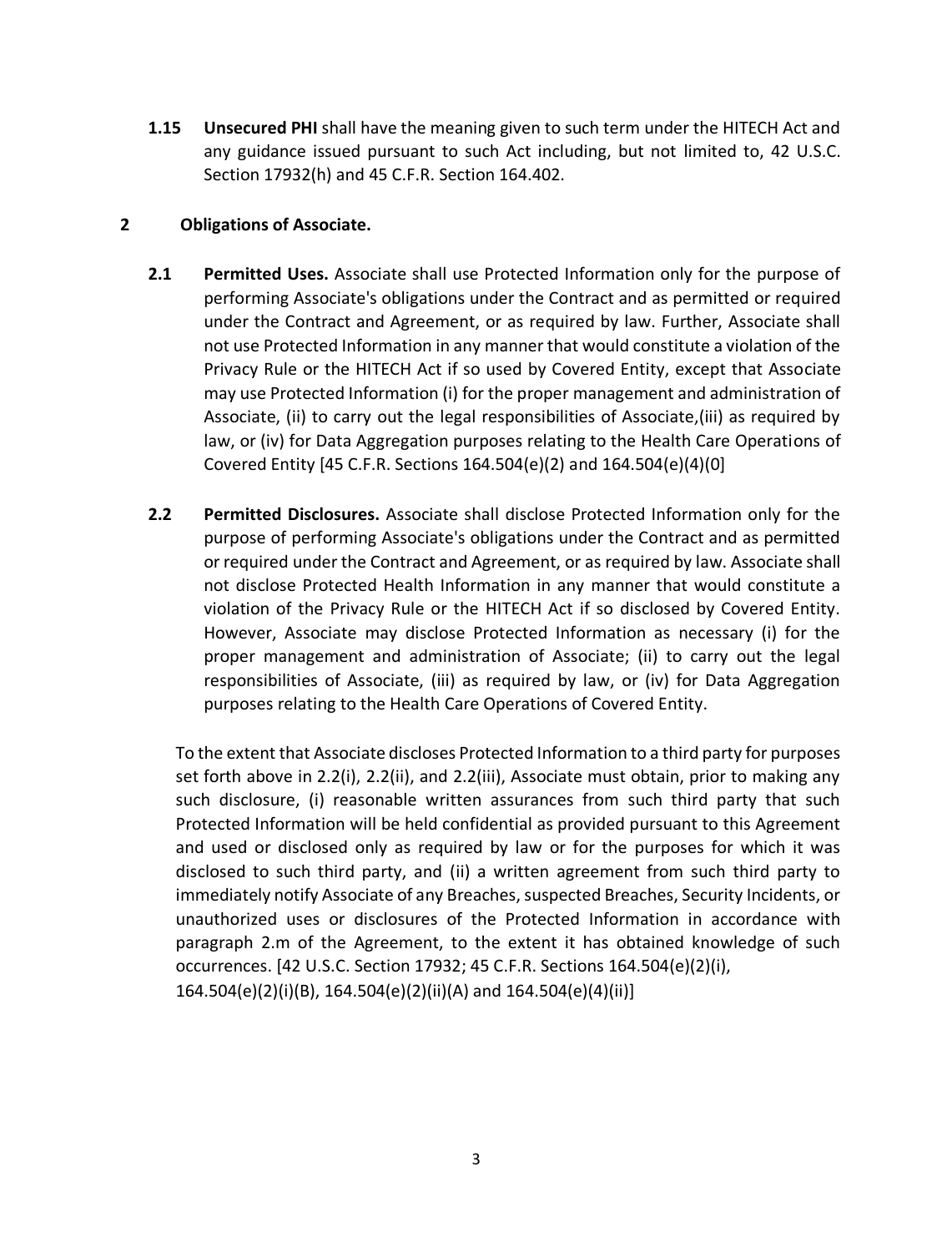**2.3 Prohibited Uses and Disclosures**. Associate shall not use or disclose PHI to any person, entity, or organization outside the United States. Specifically, Associate shall not outsource any PHI to any person or organization outside the continental United States.

Associate shall indemnify, defend, and hold harmless Covered Entity, and its officers, directors, employees, agents, and representatives (collectively "Covered Entity"), against all liability, demands, claims, costs, losses, damages, recoveries, settlements, and expenses (including interest, penalties, attorney fees, accounting fees, and expert witness fees) incurred by Covered Entity ("Losses"), known or unknown, contingent or otherwise, directly or indirectly arising from or related to the disclosure of PHI to any person, entity or organization outside the United States.

Associate shall not use or disclose PHI other than as permitted or required by the Contract and Agreement, or as required by law. Associate shall not use or disclose Protected Information for fundraising or marketing purposes. Associate shall not disclose Protected Information to a health plan for payment or Health Care Operations purposes if the patient has requested this special restriction, and has paid out of pocket in full for the health care item or services to which the PHI solely relates [42 U.S.C. Section 17935(a) and 45 C.F.R. Section 164.522(a)(vi)]. Associate shall not directly or indirectly receive remuneration in exchange for Protected Information, except with the prior written consent of Covered Entity and as permitted by the HITECH Act, 42 U.S.C. Section 17935(d)(2), and the HIPAA regulations, 45 C.F.R. Section 164.502(a)(5)(ii); however, this prohibition shall not affect payment by Covered Entity to Associate for services provided pursuant to the Contract.

Covered Entity shall notify Associate of any restriction on the use or disclosure of protected health information that Covered Entity has agreed to or is required to abide by under 45 C.F.R. 164.522, to the extent that such restriction may affect Associate's use or disclosure of protected health information.

**2.4 Appropriate Safeguards**. Associate shall implement appropriate safeguards as are necessary to prevent the use or disclosure of Protected Information other than as permitted by this Agreement, including, but not limited to, administrative, physical and technical safeguards in accordance with the Security Rule, including, but not limited to, 45 C.F.R. Section 164.308, 164.310, and 164.312. [45 C.F.R. Section 164.504(e)(2)(ii)(B); 45 Section 164.308(b)]. Associate shall comply with the policies and procedures and documentation requirements of the Security Rule, including, but not limited to, 45 C.F.R. Section 164.316. [42 U.S.C. Section 17931] Associate shall maintain a comprehensive written information privacy and security program that includes administrative, technical and physical safeguards appropriate to the size and complexity of the Associate's operations and the nature and scope of its activities.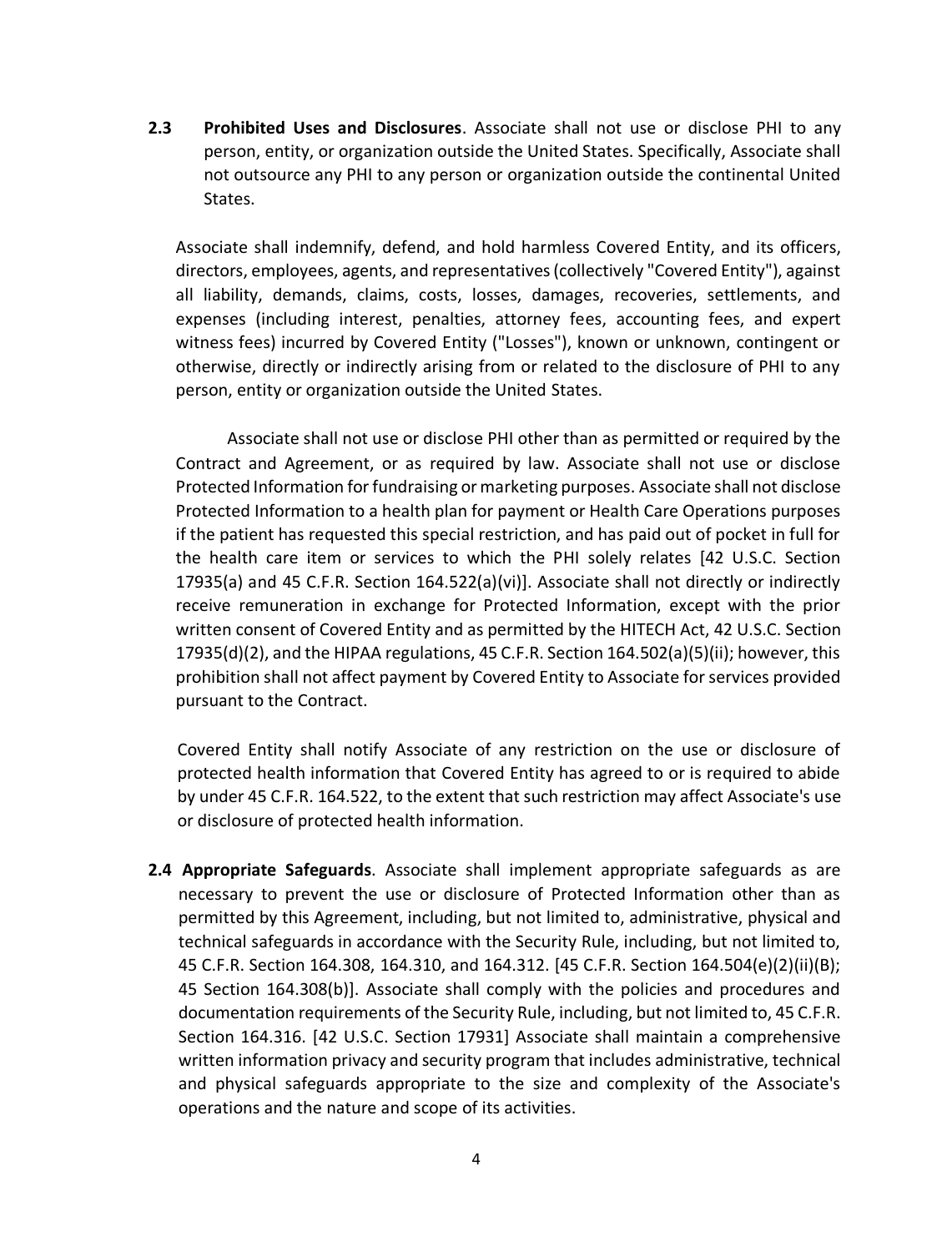- **2.5 Associate's Subcontractors and Agents.** Associate shall ensure that any agents and subcontractors that create, receive, maintain or transmit Protected Information on behalf of Covered Entity, agree in writing to the same restrictions and conditions that apply to Associate with respect to such Protected Information and implement the safeguards required by paragraph 2.4 above with respect to Electronic PHI [45 C.F.R. Sections 164.504(e)(2)(ii)(D); 45 C.F.R. Section 164.308(b)]. Associate shall implement and maintain sanctions against agents and subcontractors that violate such restrictions and conditions and shall mitigate the effects of any such violation (see 45 C.F.R. Sections 164.530(f) and 164.530(e)(1)).
- **2.6 Access to Protected Information.** This provision will be effective only when Associate maintains a Designated Record Set on behalf of Covered Entity. Associate shall make Protected Information maintained by Associate or its agents or subcontractors in Designated Record Sets available to Covered Entity for inspection and copying within five (5) Business days of a request by Covered Entity to enable Covered Entity to fulfill its obligations under state law [California Health and Safety Code Section 123110] and the Privacy Rule, including, but not limited to, 45 CFR Section 164.524 [45 C.F.R. Section 164.504(e)(2)(ii)(E)]. If Associate maintains Protected Information in electronic format, Associate shall provide such information in electronic format as necessary to enable Covered Entity to fulfill its obligations under the HITECH Act and HIPAA Regulations, including, but not limited to, 42 U.S.C. Section 17935(e) and 45 C.F.R. Section 164.524.
- **2.7 Amendment of PHI.** This provision will be effective only when Associate maintains a Designated Record Set on behalf of Covered Entity. Within ten (10) business days of receipt of a request from Covered Entity for an amendment of Protected Information or a record about an individual contained in a Designated Record Set, Associate and its agents and subcontractors shall make such Protected Information available to Covered Entity for amendment and incorporate any such amendment or other documentation to enable Covered Entity to fulfill its obligations under the Privacy Rule, including, but not limited to, 45 CFR Section 164.526. If any individual requests an amendment of Protected Information directly from Associate or its agents or subcontractors, Associate must notify Covered Entity in writing within five (5) business days of the request and of any approval or denial of amendment of Protected Information maintained by Associate or its agents or subcontractors [45 C.F.R. Sections 164.504(e)(2)(ii)(F)].
- **2.8 Accounting Rights.** Within ten (10) business days of notice by Covered Entity to Associate of a request for an accounting of disclosures of Protected Information for which Covered Entity is required to account to an individual, Associate and its agents and subcontractors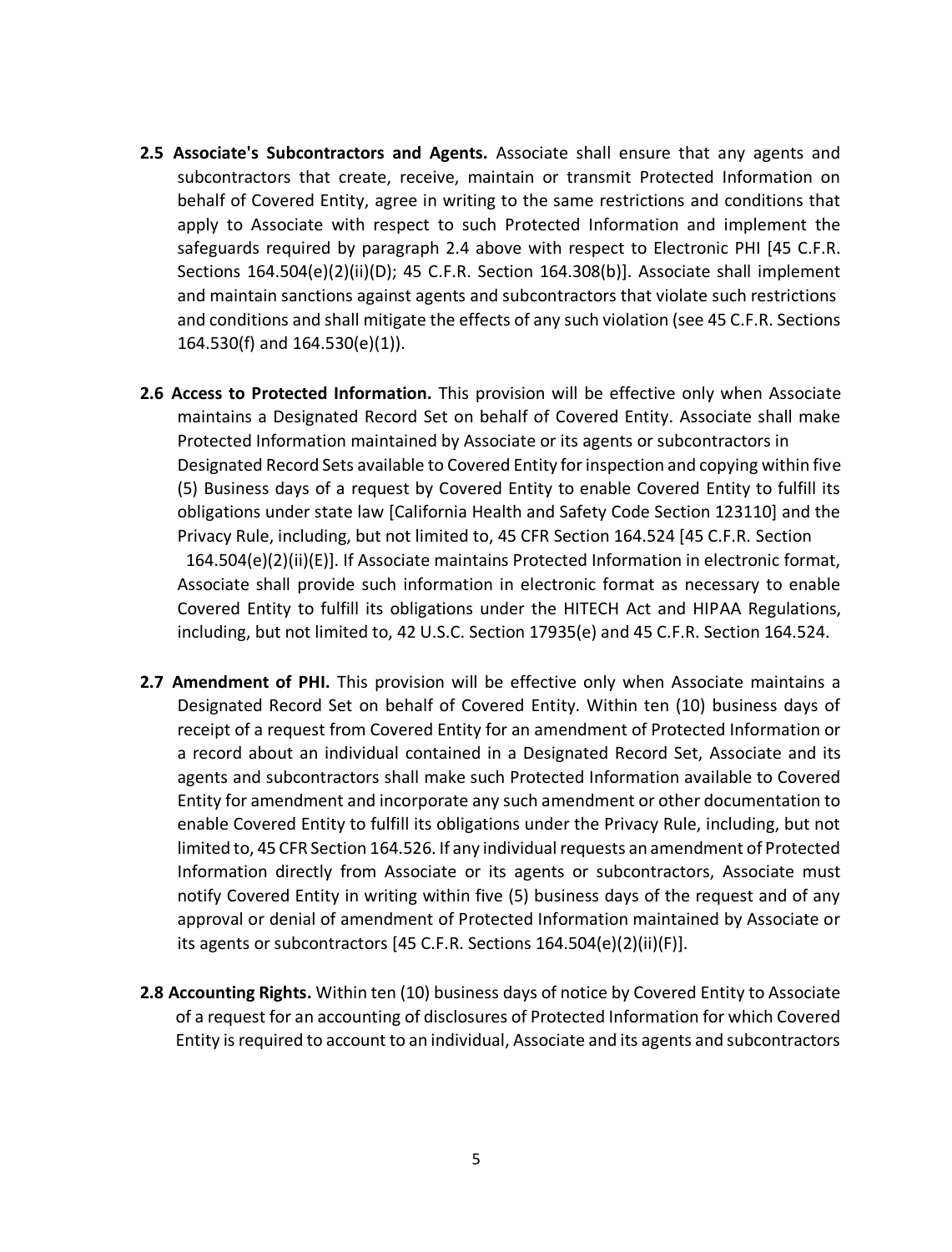shall make available to Covered Entity the information required to provide an accounting of disclosures to enable Covered Entity to fulfill its obligations under the Privacy Rule, including, but not limited to, 45 CFR Section 164.528 and the HITECH Act, including, but not limited to 42 U.S.C. Section 17935(c), as determined by Covered Entity. Associate agrees to implement a process that allows for an accounting to be collected and maintained by Associate and its agents and subcontractors for at least six (6) years prior to the request. However, accounting of disclosures from an Electronic Health Record for treatment, payment or Health Care Operations purposes are required to be collected and maintained for only three (3) years prior to the request, and only to the extent that Associate maintains an Electronic Health Record. At a minimum, the information collected and maintained shall include: (i) the date of disclosure; (ii) the name of the entity or person who received Protected Information and, if known, the address of the entity or person; (iii) a brief description of Protected Information disclosed; and (iv) a brief statement of purpose of the disclosure that reasonably informs the individual of the

basis for the disclosure, or a copy of the individual's authorization, or a copy of the written request for disclosure. In the event that the request for an accounting is delivered directly to Associate or its agents or subcontractors, Associate shall within five (5) business days of a request forward it to Covered Entity in writing. It shall be Covered Entity's responsibility to prepare and deliver any such accounting requested. Associate shall not disclose any Protected Information except as set forth in Sections 2.2 of this Agreement [45 C.F.R. Sections 164.504(e)(2)(ii)(G), 164.414(a), 164.528(a)(3), 165.528, and  $164.530(j)(2)$ ]. The provisions of this subparagraph shall survive the termination of this Agreement.

- **2.9 Governmental Access to Records.** Associate shall make its internal practices, books and records relating to the use and disclosure of Protected Information available to Covered Entity (with reasonable notice) and to the Secretary of the U.S. Department of Health and Human Services (the "Secretary") for purposes of determining Associate's compliance with the HIPAA [45 C.F.R. Sections  $164.504(e)(2)(ii)(1)$ ]. To the extent permitted by law, Associate shall provide to Covered Entity a copy of any Protected Information and other documents and records that Associate provides to the Secretary concurrently with providing such Protected Information to the Secretary.
- **2.10 Disclosure of Minimum Necessary PHI.** Associate, its agents and subcontractors shall request, use and disclose only the minimum amount of Protected Information necessary to accomplish the purpose of the request, use or disclosure. [42 U.S.C. Section 17935(b); 45 C.F.R. Sections 164.514(d)] Associate understands and agrees that the definition of "minimum necessary" is in flux and shall keep itself informed of guidance issued by the Secretary with respect to what constitutes "minimum necessary."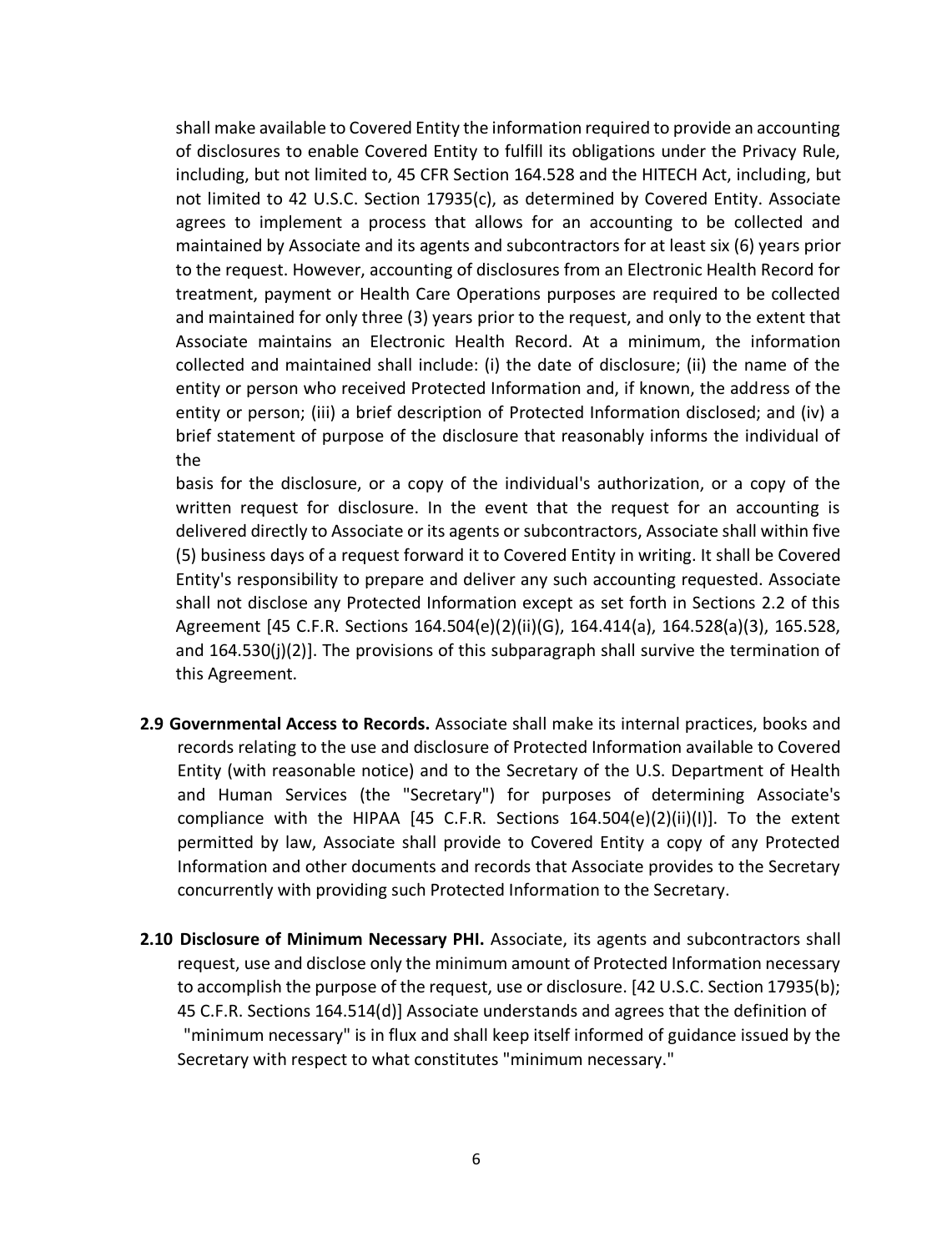- **2.11 Data Ownership.** Associate acknowledges that Associate has no ownership rights with respect to the Protected Information.
- **2.12 Retention of Protected Information.** Notwithstanding Section 3.3 of this Agreement, Associate and its agents and subcontractors shall retain all Protected Information throughout the term of the Contract and shall continue to maintain the information required under Section 2.8 of this Agreement for a period of six (6) years after termination of the Contract 45 C.F.R. 164.414(a); 45 C.F.R. 164.528(a)(3); and 45 C.F.R. 164.530(j)(2).
- **2.13 Notification of Breach.** Associate shall notify Covered Entity within two (2) business days of any Breach of Protected Information; any use or disclosure of Protected Information not permitted by the Agreement; any security incident (i.e., any successful unauthorized access, use, disclosure, modification, or destruction of information or interference with system operations in an information system) related to Protected Information, and any use or disclosure of data in violation of any applicable federal or state laws by Associate or its agents or subcontractors. The notification shall include, to the extent possible, the identification of each individual whose Unsecured PHI provided by Covered Entity to Associate or created, maintained, received, or transmitted by Associate on Covered Entity's behalf, has been, or is reasonably believed by the Associate to have been, accessed, acquired, used, or disclosed, as well as any other available information that Covered Entity is required to include in notification to the individual, the media, the Secretary, and any other entity under the Breach Notification Rule and any other applicable state or federal laws, including, but not limited, to 45 C.F.R. Section 164.404 through 45 C.F.R. Section 164.408, at the time of the notification required by this paragraph or promptly thereafter as information becomes available. Associate shall take (i) prompt corrective action to cure any deficiencies and (ii) any action pertaining to unauthorized uses or disclosures required by applicable federal and state laws. [42 U.S.C. Section 17921; 45 C.F.R. Section 164.504(e)(2)(ii)(C); 45 C.F.R. Section 164.308(b)]
- **2.14 Breach Pattern or Practice by Associate's Subcontractors and Agents.** Pursuant to 42 U.S.C. Section 17934(b) and 45 C.F.R. Section 164.504(e)(1)(ii), if Associate knows of a pattern of activity or practice of a subcontractor or agent that constitutes a material breach or violation of the subcontractor or agent's obligations under the Agreement or other arrangement, the Associate must take reasonable steps to cure the breach or end the violation. If the steps are unsuccessful, the Associate must terminate the Agreement or other arrangement if feasible. Associate shall provide written notice to Covered Entity of any pattern of activity or practice of a subcontractor or agent that Associate believes constitutes a material breach or violation of the subcontractor or agent's obligations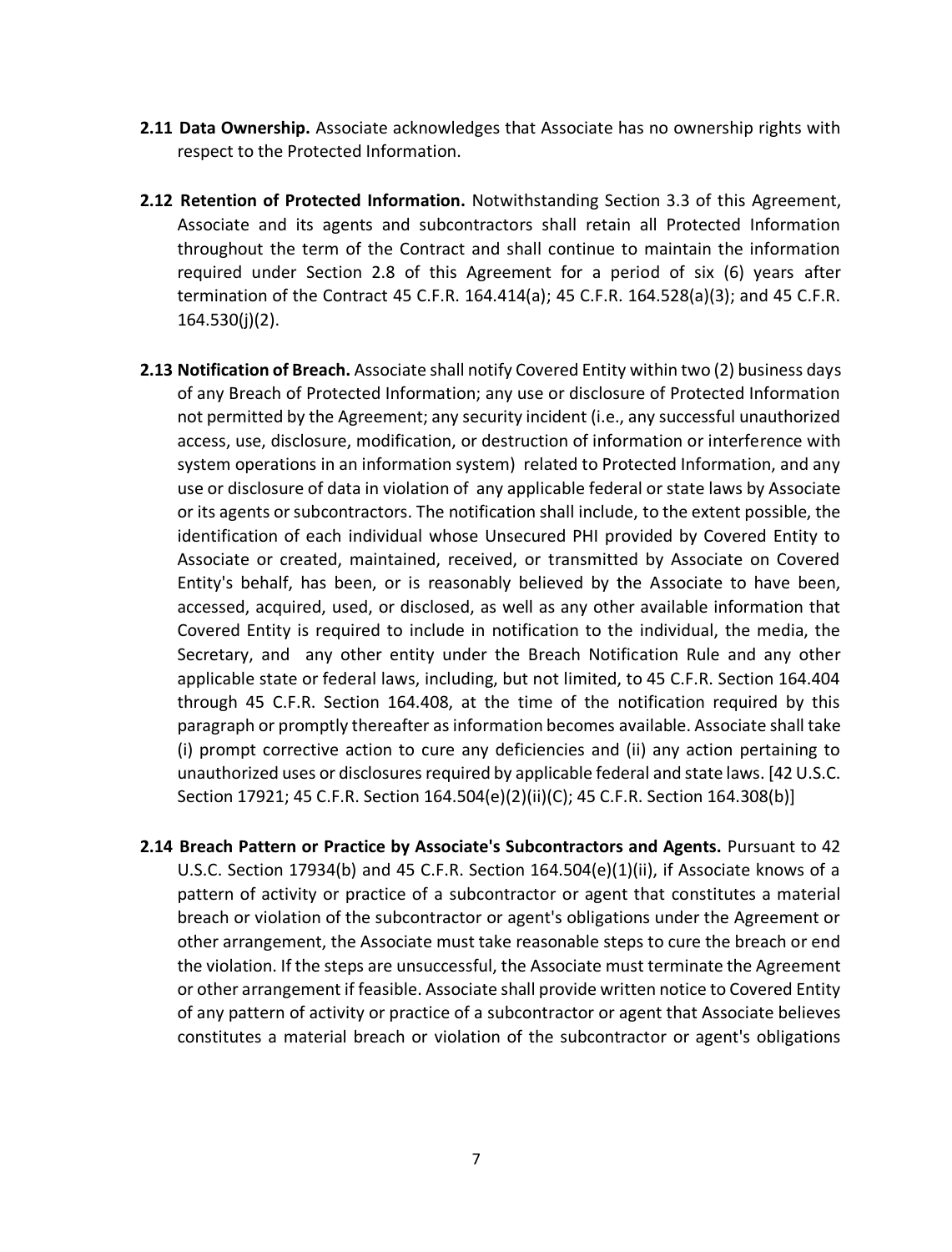under the Agreement or other arrangement within five (5) business days of discovery and shall meet with Covered Entity to discuss and attempt to resolve the problem as one of the reasonable steps to cure the breach or end the violation.

- **2.15 Audits, Inspection and Enforcement.** Within ten (10) business days of a written request by Covered Entity, Associate and its agents and subcontractors shall allow Covered Entity or its agents or subcontractors to conduct a reasonable inspection of the facilities, systems, books, records, agreements, policies and procedures relating to the use or disclosure of Protected Information pursuant to this Agreement for the purpose of determining whether Associate has complied with this Agreement or maintains adequate security safeguards; provided, however, that (i) Associate and Covered Entity shall mutually agree in advance upon the scope, timing and location of such an inspection, (ii) Covered Entity shall protect the confidentiality of all confidential and proprietary information of Associate to which Covered Entity has access during the course of such inspection; and (iii) Covered Entity shall execute a nondisclosure agreement, upon terms mutually agreed upon by the parties, if requested by Associate. The fact that Covered Entity inspects, or fails to inspect, or has the right to inspect, Associate's facilities, systems books, records, agreements, policies and procedures does not relieve Associate of its responsibility to comply with this Agreement, nor does Covered Entity's (i) failure to detect or (ii) detection, but failure to notify Associate or require Associate's remediation of any unsatisfactory practices, constitute acceptance of such practice or a waiver of Covered Entity's enforcement rights under this Agreement. Associate shall notify Covered Entity within five (5) business days of learning that Associate has become the subject of an audit, compliance review, or complaint investigation by the Office for Civil Rights or other state or federal government entity.
- **2.16 Obligations Under Subpart E.** To the extent Associate is to carry out one or more of Covered Entity's obligations(s) under Subpart E of 45 C.F.R. Part 164, comply with the requirements of Subpart E that apply to the Covered Entity in the performance of such obligation(s).
- **2.17 Indemnification.** Associate shall indemnify, defend, and hold harmless Covered Entity, and its officers, directors, employees, agents, and representatives (collectively "Covered Entity"), against all liability, demands, claims, costs, losses, damages, recoveries, settlements, and expenses (including interest, penalties, attorney fees, accounting fees, and expert witness fees) incurred by Covered Entity ("Losses"), known or unknown, contingent or otherwise, directly or indirectly, arising out of or in connection with any (a) unauthorized use or disclosure of PHI, (b) failure in security measures affecting PHI; or (c) other material breach of the terms of this Agreement by Associate or any person or entity under Associate's control. Indemnification is conditioned upon Covered entity notifying Associate in writing promptly upon learning of any claim for which indemnification may be sought hereunder, and tendering the defense of such claim to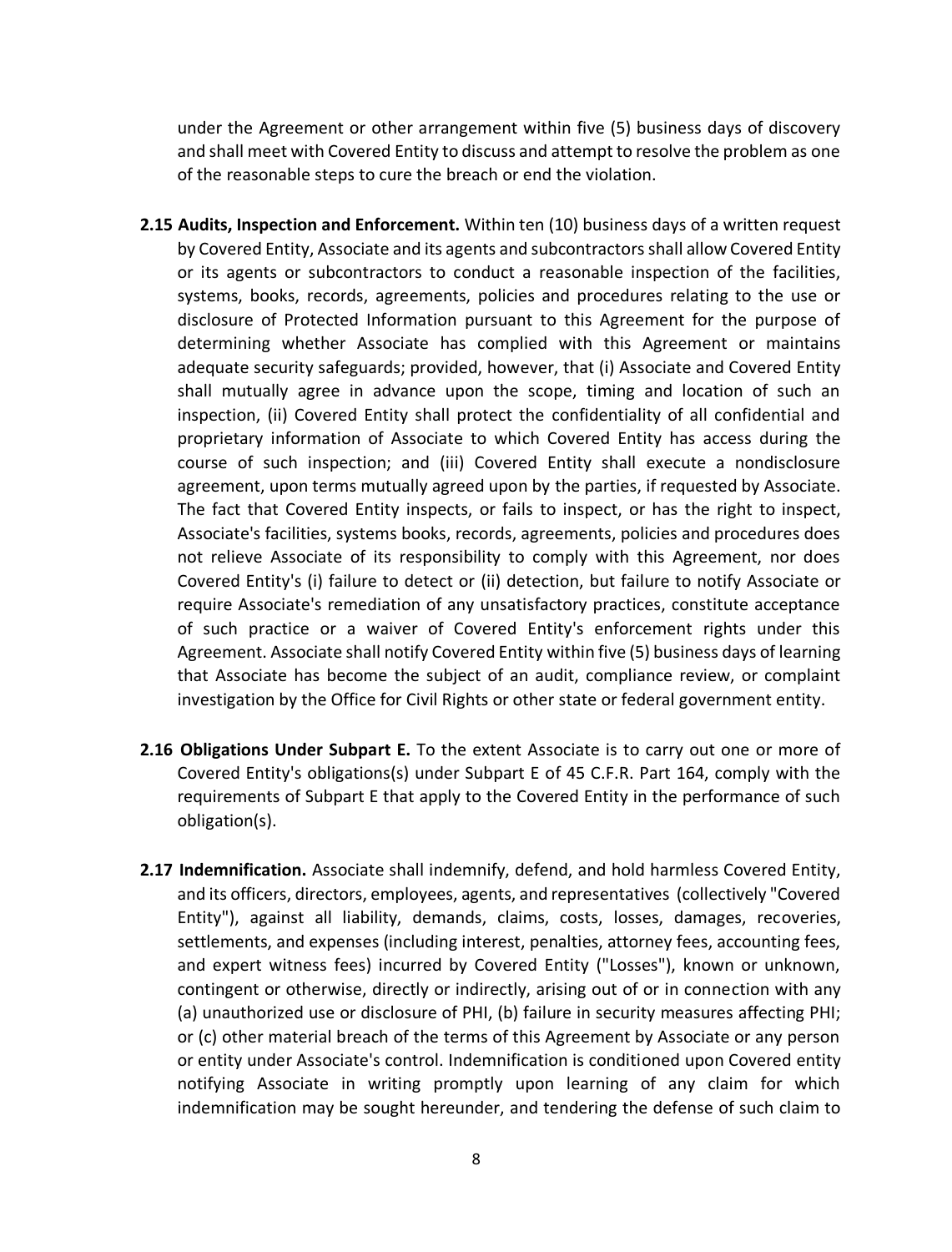Associate. Associate will not be required to indemnify Covered Entity if any claim is settled without Associate's written consent.

## **3 Termination.**

- **3.1 Material Breach.** A breach by Associate of any material provision of this Agreement, as determined by Covered Entity, shall constitute a material breach of the Contract. Associate will have 10 business days to cure such breach. In the event Associate does not cure the breach, Covered Entity retains the right to immediately terminate the contract. [45 C.F.R. Section 164.504(e)(2)(iii)]
- **3.2 Judicial or Administrative Proceedings.** Covered Entity may terminate this Contract, effective immediately, if (i) Associate is named as a defendant in a criminal proceeding for a violation of HIPAA, the HITECH Act, the HIPAA Regulations or other security or privacy laws or (ii) a finding or stipulation that the Associate has violated any standard or requirement of HIPAA, the HITECH Act, the HIPAA Regulations or other security or privacy laws is made in any administrative or civil proceeding in which the party has been joined.
- **3.3 Effect of Termination.** Upon termination of this Contract for any reason, Associate shall, at the option of Covered Entity, return or destroy all Protected Information that Associate or its agents and subcontractors still maintain in any form, and shall retain no copies of such Protected Information. If return or destruction is not feasible, as determined by Covered Entity, Associate shall continue to extend the protections of Section 2 of this Agreement to such information, and limit further use of such PHI to those purposes that make the return or destruction of such PHI infeasible. [45 C.F.R. Section 164.504(e)(ii)(2)(J)]. If Covered Entity elects destruction of the PHI, Associate shall certify in writing to Covered Entity that such PHI has been destroyed in accordance with the Secretary's guidance regarding proper destruction of PHI.
- **3.4 Limitation of Liability.** Any limitation of liability in the Contract shall not apply to damages related to a Breach of Associate's privacy or security obligations under the Agreement.
- **3.5 Disclaimer.** Covered Entity makes no warranty or representation that compliance by Associate with this Agreement, HIPAA, the HITECH Act, or the HIPAA Regulations will be adequate or satisfactory for Associate's own purposes. Associate is solely responsible for all decisions made by Associate regarding the safeguarding of PHI.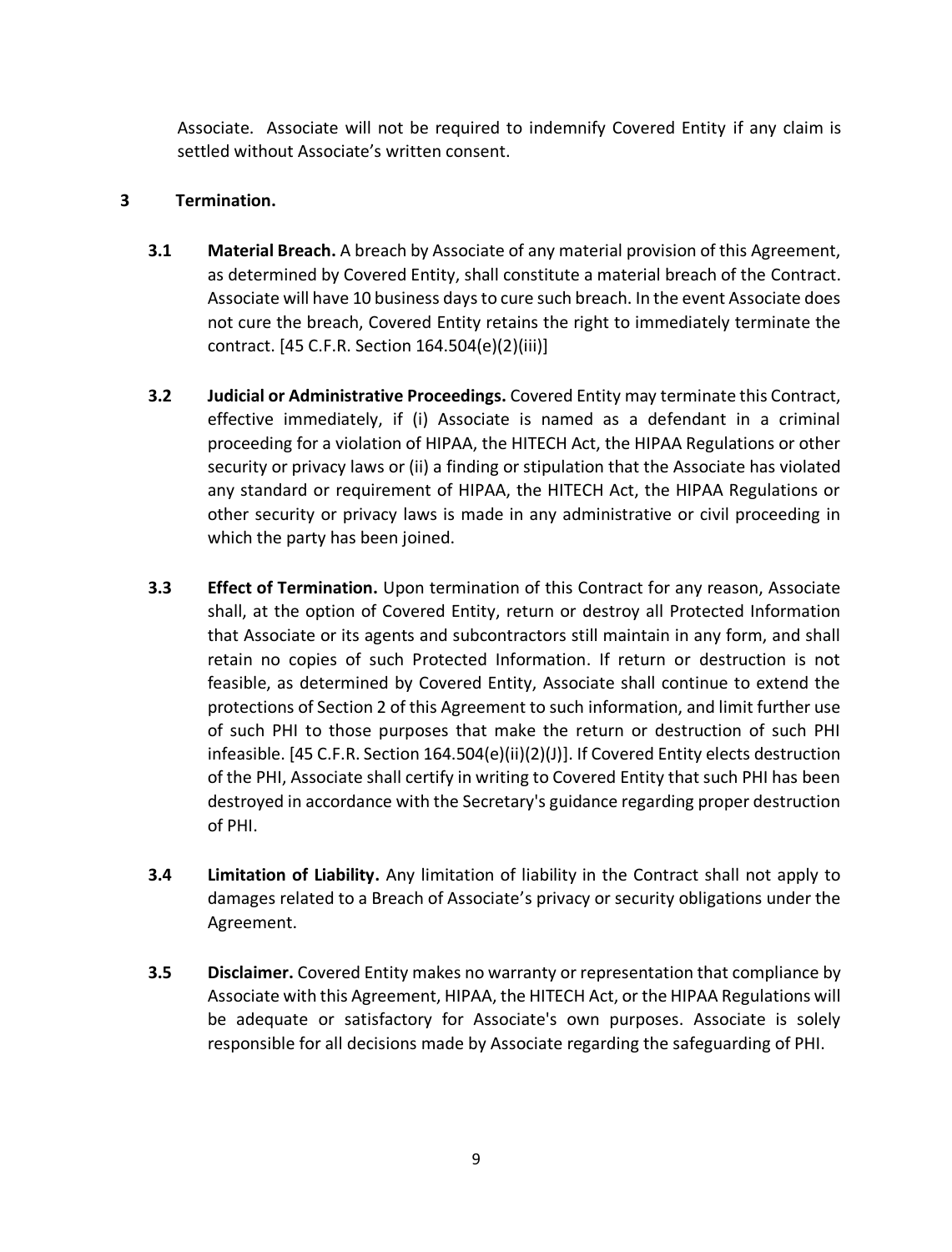### **4 Amendment.**

- **4.1 Amendment to Comply with Law.** The parties acknowledge that state and federal laws relating to data security and privacy are rapidly evolving and that amendment of this Agreement may be required to provide for procedures to ensure compliance with such developments. The parties specifically agree to take such action as is necessary to implement the standards and requirements of HIPAA, the HITECH Act, the HIPAA regulations and other applicable state or federal laws relating to the security or confidentiality of PHI. The parties understand and agree that Covered Entity must receive satisfactory written assurance from Associate that Associate will adequately safeguard all Protected Information. Upon the request of either party, the other party agrees to promptly enter into negotiations concerning the terms of an amendment to this Agreement embodying written assurances consistent with the standards and requirements of HIPAA, the HITECH Act, the HIPAA regulations or other applicable laws. Covered Entity may terminate this Contract upon thirty (30) days written notice in the event (i) Associate does not promptly enter into negotiations to amend this Agreement when requested by Covered Entity pursuant to this Section or (ii) Associate does not enter into an amendment to this Agreement providing assurances regarding the safeguarding of PHI that Covered Entity, in its sole discretion, deems sufficient to satisfy the standards and requirements of applicable laws.
- **4.2 Litigation or Administrative Proceedings.** Associate shall notify Covered Entity within five (5) business days of any litigation or administrative proceedings commenced against Associate or its agents or subcontractors related to violations of HIPAA, the HITECH Act, the HIPAA regulations, or other state or federal laws relating to the security and privacy of health information. In addition, Associate shall make itself and any subcontractors, employees and agents assisting Associate in the performance of its obligations under this Agreement, available to Covered Entity, at no cost to Covered Entity, to testify as witnesses, or otherwise, in the event of litigation or administrative proceedings being commenced against Covered Entity, its directors, officers or employees based upon a claimed violation of HIPAA, the HITECH Act, the HIPAA regulations, or other state or federal laws relating to security and privacy, as a result of a breach of this Agreement by Associate or its subcontractors, employees or agents, except where Associate or its subcontractors, employees or agents are a named adverse party.
- **4.3 No Third Party Beneficiaries.** Nothing express or implied in this Contract or any addendum thereto is intended to confer, nor shall anything herein confer, upon any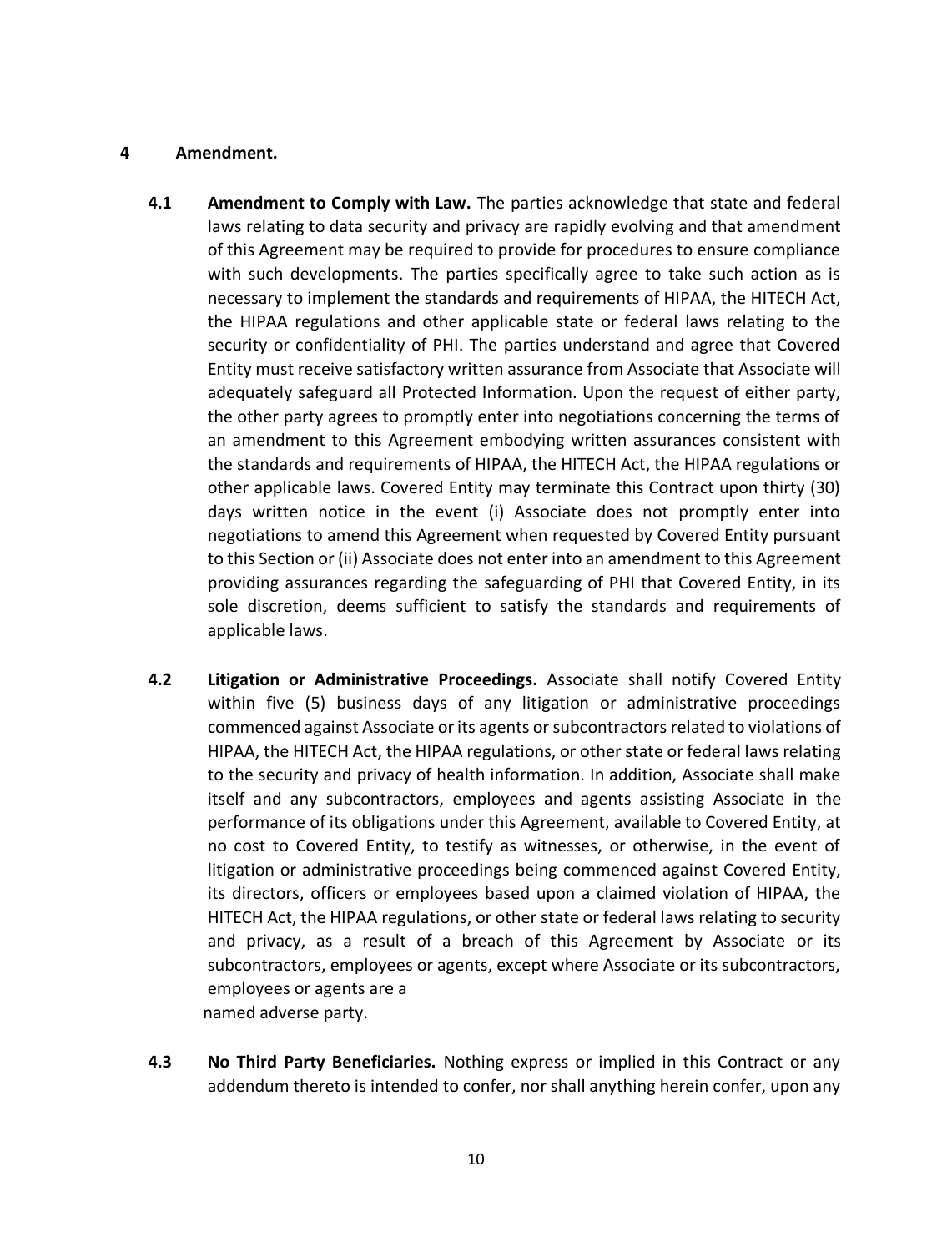person other than Covered Entity, Associate and their respective successors or assigns, any rights, remedies, obligations or liabilities whatsoever.

- **4.4 Interpretation.** The provisions of this Agreement shall prevail over any provisions in the Contract that may conflict or appear inconsistent with any provision in this Agreement. This Agreement and the Contract shall be interpreted as broadly as necessary to implement and comply with HIPAA, the HITECH Act, the HIPAA regulations, and other applicable state and federal laws related to security and privacy. The parties agree that any ambiguity in this Agreement shall be resolved in favor of a meaning that complies and is consistent with HIPAA, the HITECH Act, the HIPAA regulations, and other applicable state and federal laws related to security and privacy.
- **4.5 Notices/Supplying Information.** Any notices to be given to a Party must be made via U.S. Mail or express courier to such Party's address given below, and/or via facsimile to the facsimile telephone numbers listed below. Each Party may change its address and that of its representative for notice in the manner herein provided:

# **IF TO COVERED ENTITY**

**Lifespace Communities, Inc. Attn: SVP and General Counsel**  Street Address: 4201 Corporate Drive City/State/Zip: West Des Moines, Iowa 50266

#### **IF TO ASSOCIATE:**

| <b>Company Name:</b> |  |
|----------------------|--|
| Attn:                |  |
| Street Address:      |  |
| City/State/Zip:      |  |

**4.6 Governing Law/Jurisdiction/Venue.** This Agreement shall be governed by, and construed in accordance with, the laws of the State of Iowa. All claims and causes of action arising from this Agreement shall be brought in the federal or state court located in Polk County, Iowa or in a United States District Court located in the Southern District of Iowa.

IN WITNESS WHEREOF, the parties hereto have duly executed this Agreement and the Effective Date shall be as of the \_\_\_\_\_\_\_\_\_\_\_\_\_\_\_\_\_\_\_\_\_\_ day of \_\_\_, \_\_\_\_\_\_\_\_\_\_\_\_\_\_\_\_\_\_\_\_\_\_\_\_\_\_\_.